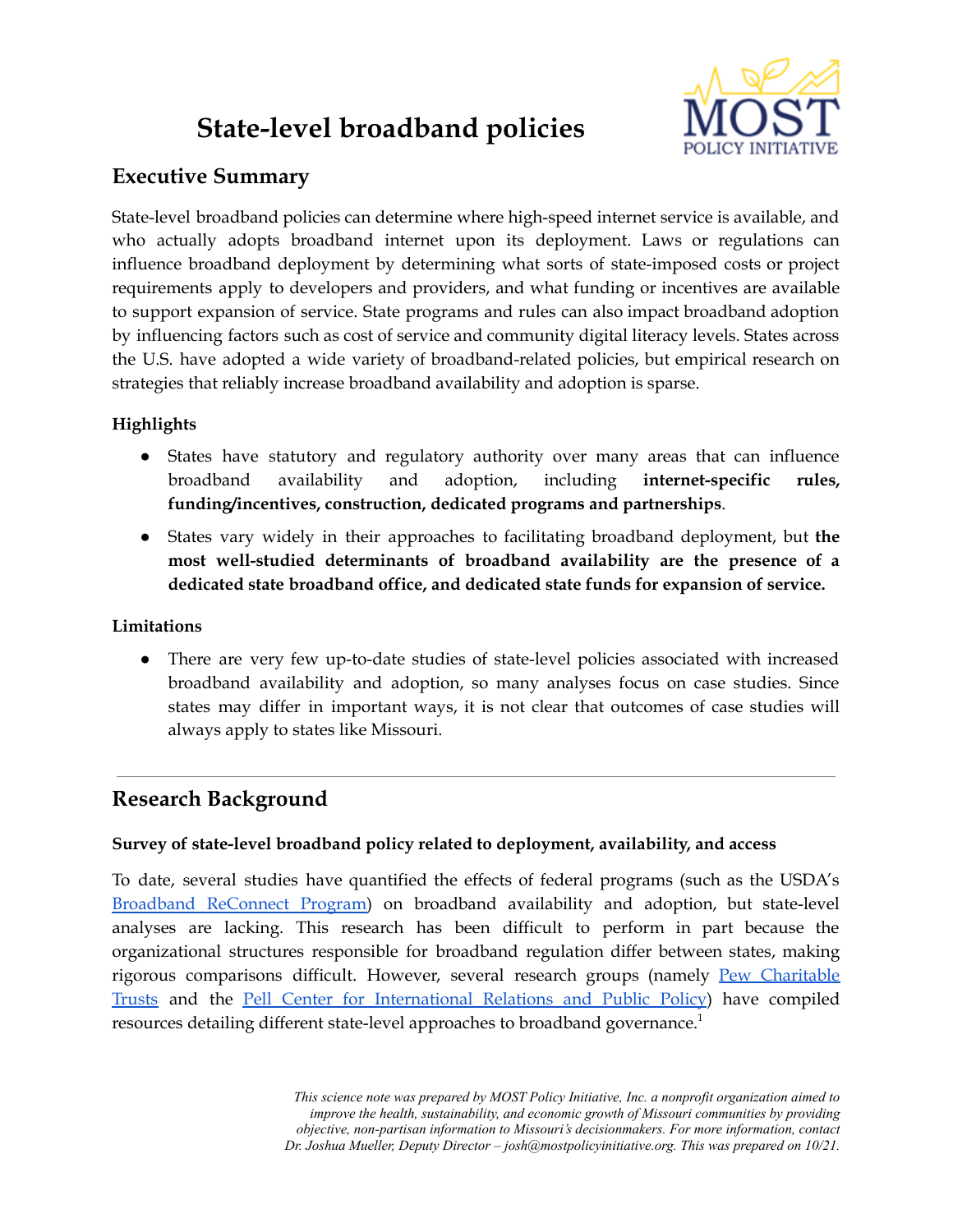State-level policies break down into roughly four categories: rules and regulations; funding-related policies; construction-related policies; programs and partnerships. A survey of these policy domains is provided below, with research included about the impacts on availability and adoption when possible. Outside of these policy directions, states may also consider different strategies to improve broadband [availability](https://mostpolicyinitiative.org/wp-content/uploads/2021/08/MOST_Science_Note_Broadband_Mapping.pdf) mapping efforts.

#### **Rules and regulations**

#### Broadband definitions

States have the ability to set standards as to what kind of internet service constitutes "broadband". Currently, Missouri defines broadband as service exceeding 25/3 Mbps (download and upload speeds, respectively). Looking forward, 100/100 Mbps service (and even 1 Gb service) is expected to become more widely available, so policymakers may consider using higher [speeds](https://mostpolicyinitiative.org/wp-content/uploads/2021/03/Internet-Speed-Science-Note.pdf) as preconditions for eligibility for certain types of funding and project support. States can also provide definitions for "unserved" and "underserved", which can also dictate project support eligibility. 2

#### State, municipal, or cooperative broadband

North Dakota has built a state-run broadband network, called **[STAGEnet](https://www.nd.gov/itd/statewide-alliances/stagenet)**, that currently provides gigabit service to all K-12 schools in the state. The network was created in 1999 and upgraded with collaboration between the North Dakota IT Department and Dakota Carrier Network, a broadband provider consisting of 14 rural telecommunications companies.

Some states allow municipalities to own and operate broadband networks. For example, Minnesota allows municipalities to build, own, improve, maintain, and operate broadband networks in areas with no private providers. New Hampshire and Vermont allow multiple municipalities to form joint "communication union districts" to build broadband infrastructure and provide service to residents. Other states, including Missouri, prohibit municipal broadband operation, while others, such as Nevada, place limitations on network ownership based on municipality population size. 3 In Missouri, however, electrical cooperatives are permitted to operate broadband networks, and function similarly to municipal/state networks in that they prioritize providing affordable service to unserved and underserved communities (particularly rural communities).

Counties in states that allow municipal broadband operation have 25/3 availability rates that are 2-3% higher than similar counties in states that restrict municipal broadband. Rural fiber availability is also 4% higher in counties that allow municipal broadband.<sup>1</sup>

#### **Funding-related policies**

#### State-level funding sources

State governments may offer grant funding (or other types of funds) to support proposals that deliver broadband to unserved and underserved areas. Though broadband development money can come from general revenue, this approach requires one-time or ongoing appropriations. Alternatively, states may establish special designated funds (such as [Minnesota's](https://mn.gov/deed/programs-services/broadband/grant-program/)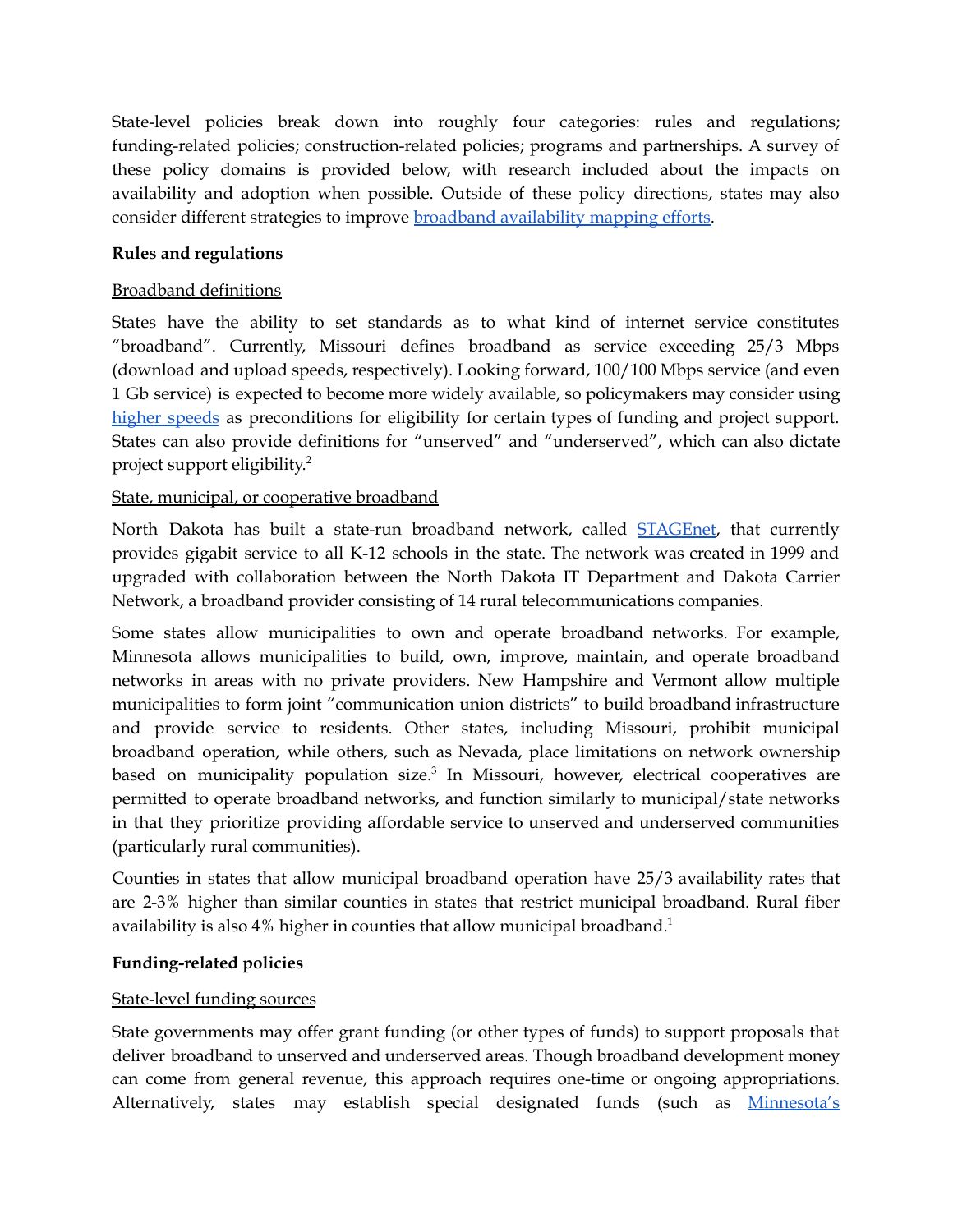[Border-to-Border](https://mn.gov/deed/programs-services/broadband/grant-program/) Fund), which can provide sustained support over time. States such as Illinois and Indiana raise revenue for designated broadband funds using revenue from civil penalties levied against internet providers and fees collected from toll roads, demonstrating that several streams may be available to maintain such programs. Ten states, including Wisconsin and Nebraska, also maintain universal service funds, which levy fees on telecommunications providers to raise revenue for the expansion of internet connectivity.<sup>3</sup>

Across the U.S., states with some form of designated broadband funding programs have rates of 25/3 availability and fiber availability that are 1-2% higher than states without such programs. These findings also extend to the county level; counties that receive funds from state programs demonstrate increased 25/3 and fiber availability.<sup>1</sup>

The Missouri Broadband Grant Program was created in 2015, and \$5 million in grant funding was appropriated in 2019. This program has been renewed through 2027. It was also recently announced that \$400 million in American Rescue Act Plan funds will be dedicated to expanding broadband availability and adoption in Missouri.

#### Grant design

State broadband grant programs can be designed in many different ways, depending on the needs and priorities of the state. For example, grants may be restricted to last-mile infrastructure, or require recipients to provide matching funds at a certain level. These matching funds can vary widely: Alabama requires grantees to cover 80% of project costs, while Nebraska requires only a 25% match. Missouri's broadband grant program does not require matching funds, but prioritizes grant applications that can provide matching funds.<sup>3</sup> Grant eligibility conditions can determine what types of infrastructure are favored (e.g., fiber vs. fixed wireless) and what populations are served (e.g., unserved vs. underserved).

#### Tax credits

Some states offer tax credits to incentivize broadband development. For example, [Mississippi's](https://www.appalachiandevelopment.org/rural-broadband-programs/broadband-technology-tax-credit/) Broadband [Technology](https://www.appalachiandevelopment.org/rural-broadband-programs/broadband-technology-tax-credit/) Tax Credit allows developers to claim up to 15% of broadband deployment costs as a credit against the state franchise or income tax. Maine provides a similar technology investment credit, while Indiana exempts broadband infrastructure from property taxes in certain development zones, and Iowa exempts broadband infrastructure from property taxes for ten years after installation.<sup>3</sup> No empirical work currently exists to assess whether these different styles of tax credits result in increased broadband availability, adoption, or affordability.

Other state tax credit programs can be found at the **Council for [Community](http://www.stateincentives.org/) and Economic** [Research's](http://www.stateincentives.org/) State Business Incentives Database. In addition, broadband deployment projects may be eligible for federal tax credits through the New Market Tax Credits [Program](https://www.cdfifund.gov/programs-training/programs/new-markets-tax-credit), though this credit is currently set to expire in 2021.

#### E-rate support

Authorized by the Telecommunications Act of 1996, the E-rate [program](https://www.fcc.gov/consumers/guides/universal-service-program-schools-and-libraries-e-rate) provides federal funds to schools and libraries to help them access broadband services. States can provide applicants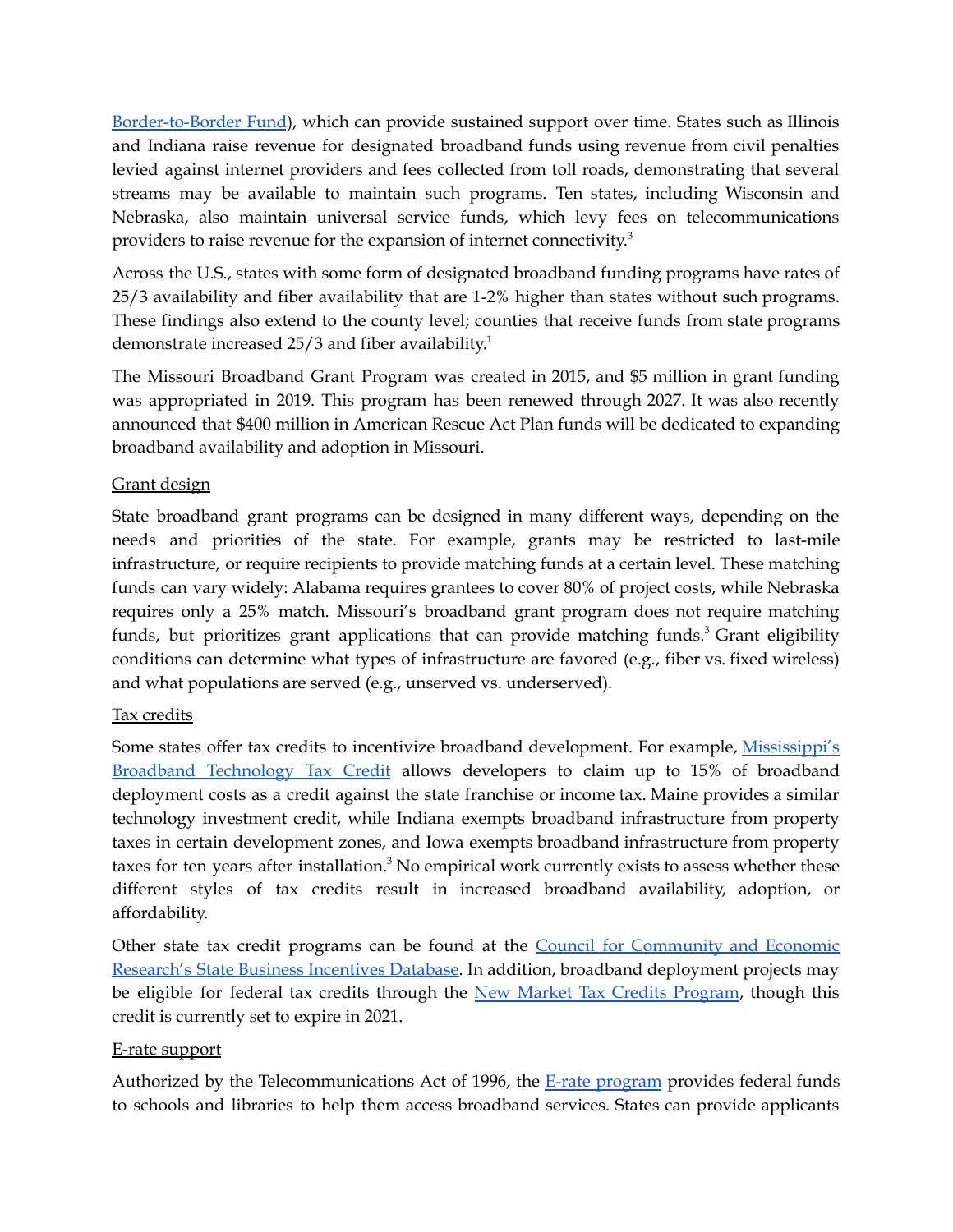with training and guidance during the application process, online support, and coordination between applicants. States may also provide matching funds to E-rate funds to further encourage schools and libraries to seek support from this program. 2

#### Consumer subsidies

The FCC Lifeline [Program](https://www.fcc.gov/general/lifeline-program-low-income-consumers) provides subsidies of \$9.25 (with up to an additional \$25 available on Tribal lands) per month for low-income broadband subscribers. During the COVID-19 pandemic, the FCC [Emergency](https://www.fcc.gov/broadbandbenefit) Broadband Benefit Program also temporarily provides low-income households with monthly subsidies for broadband service and devices.<sup>2</sup>

The Illinois state legislature has introduced the Low Income [Broadband](https://www.ilga.gov/legislation/102/HB/PDF/10200HB3275lv.pdf) Assistance Program [Act](https://www.ilga.gov/legislation/102/HB/PDF/10200HB3275lv.pdf), which would provide a credit for internet service of at least \$9.95/month to families with incomes between 135-150% of the federal poverty line.

#### **Construction-related policies**

#### Rights-of-way access

Authorization to use specific pieces of land or facilities to build broadband infrastructure can decrease project costs and accelerate project completion. Several states, including Missouri, have enacted legislation requiring that utility poles must be made available to new entrants (including broadband providers) on a non-discriminatory basis, which includes providing reasonable costs and conditions when applying for pole attachment.<sup>4</sup> States may also require that right-of-way fees be low and predictable, and that approvals be granted in a timely manner.

In Missouri, Barfield v. Sho-Me Power Elec. [Cooperative](https://casetext.com/case/barfield-v-cooperative-6) found that electrical cooperatives may not install telecommunications infrastructure under easements for providing electrical service; they must gain easements pertaining specifically to providing internet service. In cases similar to these, states may consider allowing expedited easements if a provider has already been granted access to land for other purposes.

#### Construction permits

As with rights-of-way, states may require that approval for broadband-related construction permits be completed in a timely manner, and that related fees be capped. Similar to rights-of-way rules, construction approval processes must balance development priorities with landowner and public interest considerations.

#### Dig once

One construction strategy that has been shown to reduce broadband project costs is known as "dig once". States with dig once statutes may require that all broadband providers be notified of any excavation of a public right-of-way so that multiple providers can potentially gain access to the construction site simultaneously, decreasing deployment costs and minimizing construction-related disruptions. Some dig once statutes may even require that conduit be inserted whenever a public right-of-way is excavated, enabling future fiber pulling.<sup>4</sup>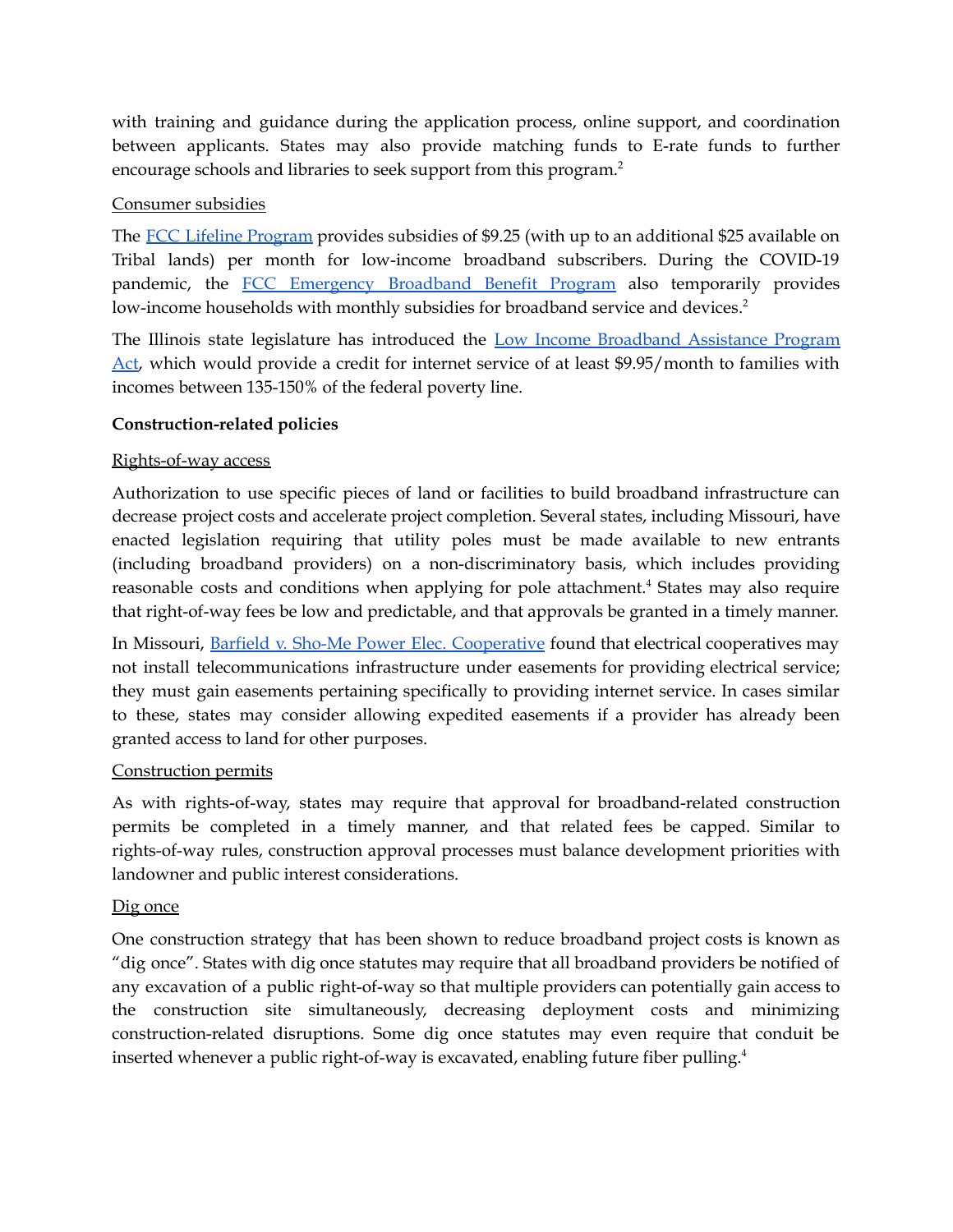Preliminary analysis of dig once and timely right-of-way/construction permitting from Iowa indicates that these policies do not measurably increase fiber or fixed wireless service availability. 5

#### **Programs and partnerships**

#### State-level broadband offices

State broadband offices may exist as an independent agency or within existing state agencies, and serve as an organizational unit for coordination and execution of state broadband plans. Existing state offices serve as repositories of expertise on available broadband infrastructure and best practices, provide recommendations regarding state and local broadband policies, connect stakeholders, coordinate responses to broadband funding opportunities, and operate digital literacy programs.

States with formal broadband offices exhibit several advantages over states without: they contain a higher percentage of households with two or more providers of 25/3 speeds and have higher rates of fiber availability in rural areas.<sup>1</sup>

#### State broadband plans

Some states have enacted statutory requirements to develop a state broadband plan. In 2019, Missouri released its state [broadband](https://ded.mo.gov/sites/default/files/Missouri%20Broadband%20Plan%20(2).pdf) plan, which provides background information related to broadband challenges in the state, state-level goals and objectives, and recommendations for state action. Having a state broadband plan also provides additional points for evaluations by the U.S. Department of Agriculture's ReConnect Loan and Grant Program.

#### Broadband commissions

Several states have passed legislation requiring the formation of state-level commissions consisting of government representatives and outside stakeholders for the purpose of providing recommendations and support to state broadband offices and programs. These commissions may consist of members of state broadband offices, public utility commissions, consumer councils, the state IT office, K-12 and higher education institutions, emergency services, healthcare providers, and ISPs.<sup>4</sup> The National Conference of State Legislatures maintains a directory of active broadband [commissions.](https://www.ncsl.org/research/telecommunications-and-information-technology/state-broadband-task-forces-commissions.aspx#Active)

#### Stakeholder engagement

In order to better coordinate between different stakeholders, several states have convened multi-partner groups to advise state broadband offices and commissions. For example, North Carolina has gathered university representatives, nonprofits, and state agencies to coordinate and report their priorities to the state broadband office. They have also formed the [North](https://www.ncbroadband.gov/digital-divide/digital-equity-collaborative) Carolina Digital Equity and Inclusion [Collaborative,](https://www.ncbroadband.gov/digital-divide/digital-equity-collaborative) which brings stakeholders together to work to close the digital divide in the state; this partnership operates in recognition that low-income, rural, and minoritized communities often face additional barriers to broadband access. In addition, North Carolina created an [interagency](https://governor.nc.gov/media/1190/open) task force responsible for gauging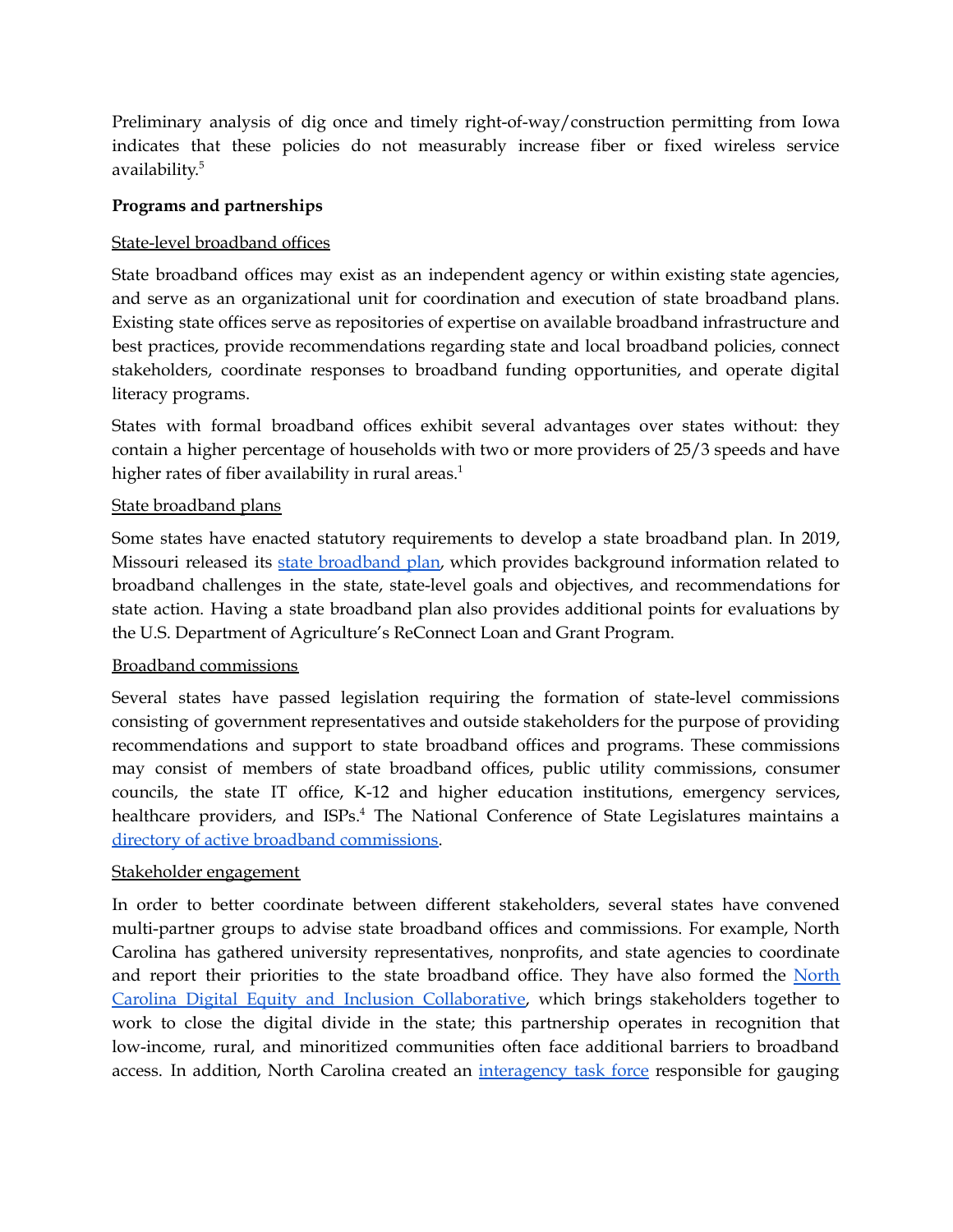progress on the state's broadband plan and coordinating responses to federal funding opportunities across departments.

Several states, including Missouri, have also hosted community events to get feedback from state residents, ISPs, employers, local governments, advocacy groups, and other institutions that rely on high-speed internet to ensure that state-level priorities reflect end user needs (such as desired speeds) and preferences (such as willingness to pay). 6

#### Public-private partnerships

The North Carolina Broadband [Infrastructure](https://www.ncbroadband.gov/technical-assistance/playbook/building-network/public-private) Office describes several public-private partnership designs that can deliver broadband to unserved and underserved areas. Some programs include cost-sharing agreements (i.e., the municipality funds some portion of a broadband development project), expansion of a community anchor tenant network (e.g., a school system or hospital network), no-cost public rights-of-way leasing for broadband development, and no-cost access to municipal structures (such as large buildings or water towers) for installation of fixed wireless internet equipment. 2

#### Digital literacy

Beyond broadband availability and affordability, familiarity with internet-related hardware (e.g., computers, tablets, routers) and software (e.g., browsers, search engines, email, word processors) is a determinant of broadband adoption. Several states, including North Carolina and [California,](https://cdt.ca.gov/broadband-and-digital-literacy-office/) have established offices of digital literacy within executive branch departments. These offices are tasked with executing statewide awareness campaigns highlighting broadband initiatives, including providing grants to local communities to provide digital literacy programming. Several other states, including Tennessee, Minnesota, and Wisconsin, also provide digital literacy programming in coordination with municipalities and institutions such as libraries. 7

#### Feasibility studies

Several states provide funding to broadband-related entities, including for-profit and nonprofit groups, cooperatives, and local governments, to conduct feasibility studies and create business plans for broadband deployment. Vermont's [Broadband](https://publicservice.vermont.gov/content/broadband-innovation-grant-program) Innovation Grant program awards up to \$60,000 per grant; eligible grantees must deliver a feasibility study on a broadband deployment project that delivers 25/3 Mbps internet (at minimum) to an unserved or underserved area; feasibility studies must also take less than six months to complete.

#### Resource databases

Legislator surveys indicate that the creation and maintenance of databases related to broadband deployment may serve as a helpful resource for developers and stakeholders.<sup>8</sup> In particular, states could provide a repository of application templates, examples of completed build-out processes, or a database of prior grant or permit applications, allowing new projects to incorporate existing knowledge and see examples of successful projects. In addition, they may compile survey templates or community action guides to help stakeholders gather relevant